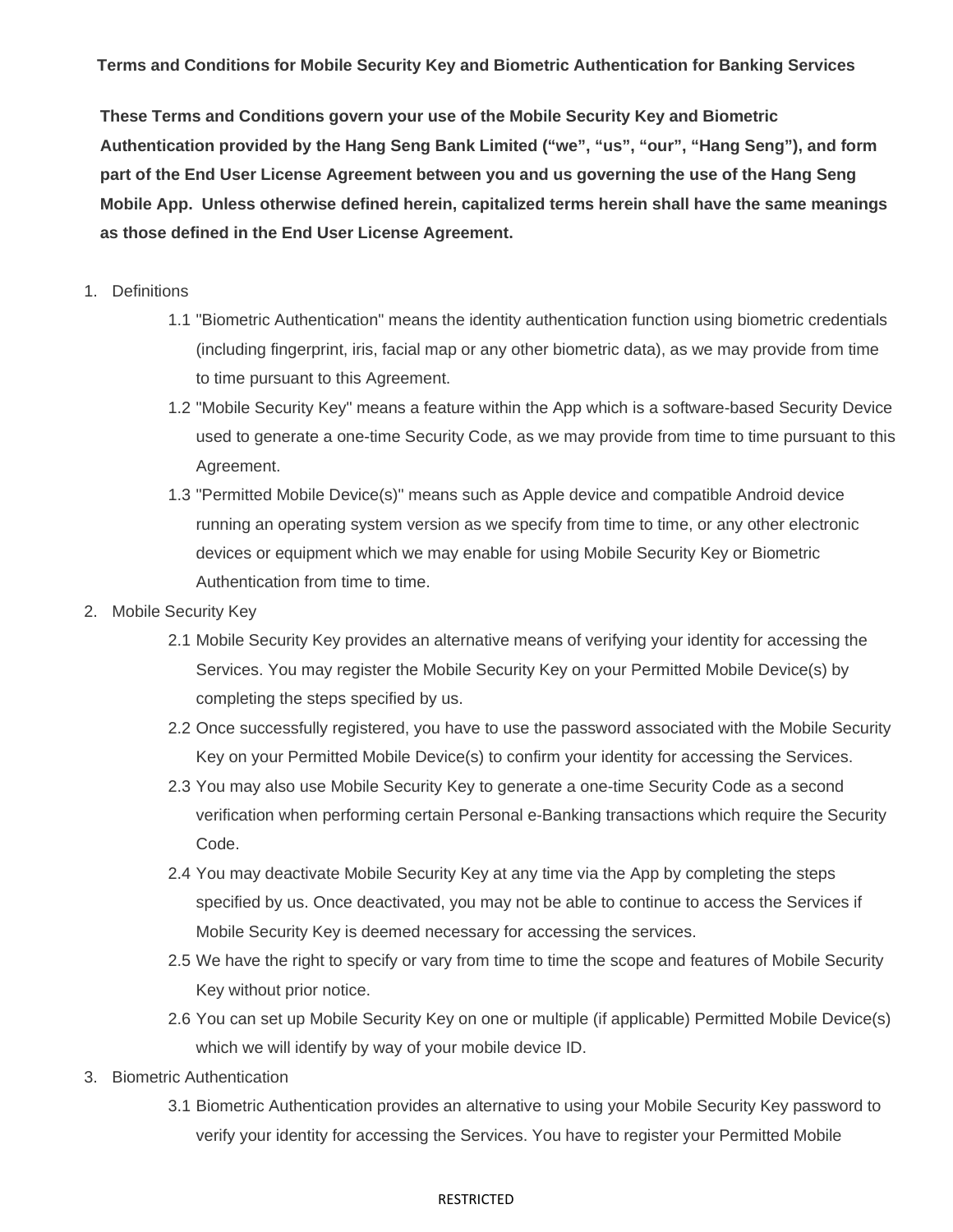Device(s) (with biometric identity sensor supported) for Biometric Authentication by completing the steps specified by us.

- 3.2 Once successfully registered, you may use your biometric credentials registered on the Permitted Mobile Device(s) to: confirm your identity for accessing the Services via the App; and to generate a one-time Security Code as a second verification when performing certain Personal e-Banking transactions which require the Security Code.
- 3.3 Having registered for Biometric Authentication, you may still choose to access the Services by using your Mobile Security Key password.
- 3.4 You may deactivate Biometric Authentication at any time by completing the steps specified by us. Once deactivated, you may continue to access the Services by using your Mobile Security Key password.
- 3.5 We have the right to specify or vary from time to time the scope and features of Biometric Authentication without prior notice.
- 4. Rights and Responsibilities
	- 4.1 By registering the Mobile Security Key and/or Biometric Authentication, you authorise us to verify your identity by any Mobile Security Key or biometric credentials registered on your Permitted Mobile Device(s), and to verify your identity by the Mobile Security Key or biometric credentials registered on your Permitted Mobile Device(s) as a second verification for logging on to Hang Seng Personal e-Banking or performing Personal e-Banking transactions which require a onetime Security Code, as if each Mobile Security Key or biometric credential were a username, password, identifier, Security Code or other security code for identifying you for the purposes of accessing accounts, services or products under the Other Terms.
	- 4.2 In order to use Mobile Security Key or Biometric Authentication:
		- 4.2.1 you must be a valid user of the Services;
		- 4.2.2 you must install the App using your Permitted Mobile Device(s);
		- 4.2.3 you must register a password for the Mobile Security Key on your Permitted Mobile Device(s); and
		- 4.2.4 (for Biometric Authentication) you must activate the biometric identity sensor on the Permitted Mobile Device(s) and register at least one of your biometric credentials to control access to the Permitted Mobile Device(s).
	- 4.3 You fully understand and agree that:
		- 4.3.1 upon successful registration for Biometric Authentication, ALL biometric credentials stored on the Permitted Mobile Device(s) registered for Biometric Authentication at the time of or after registration can be used to access the Services. Therefore, you must ensure that only your own biometric credential is stored on the Permitted Mobile Device(s). If you store any other person's biometric credential or allow any other person's biometric credential to be stored on the Permitted Mobile Device(s), you are responsible for any person using the

## RESTRICTED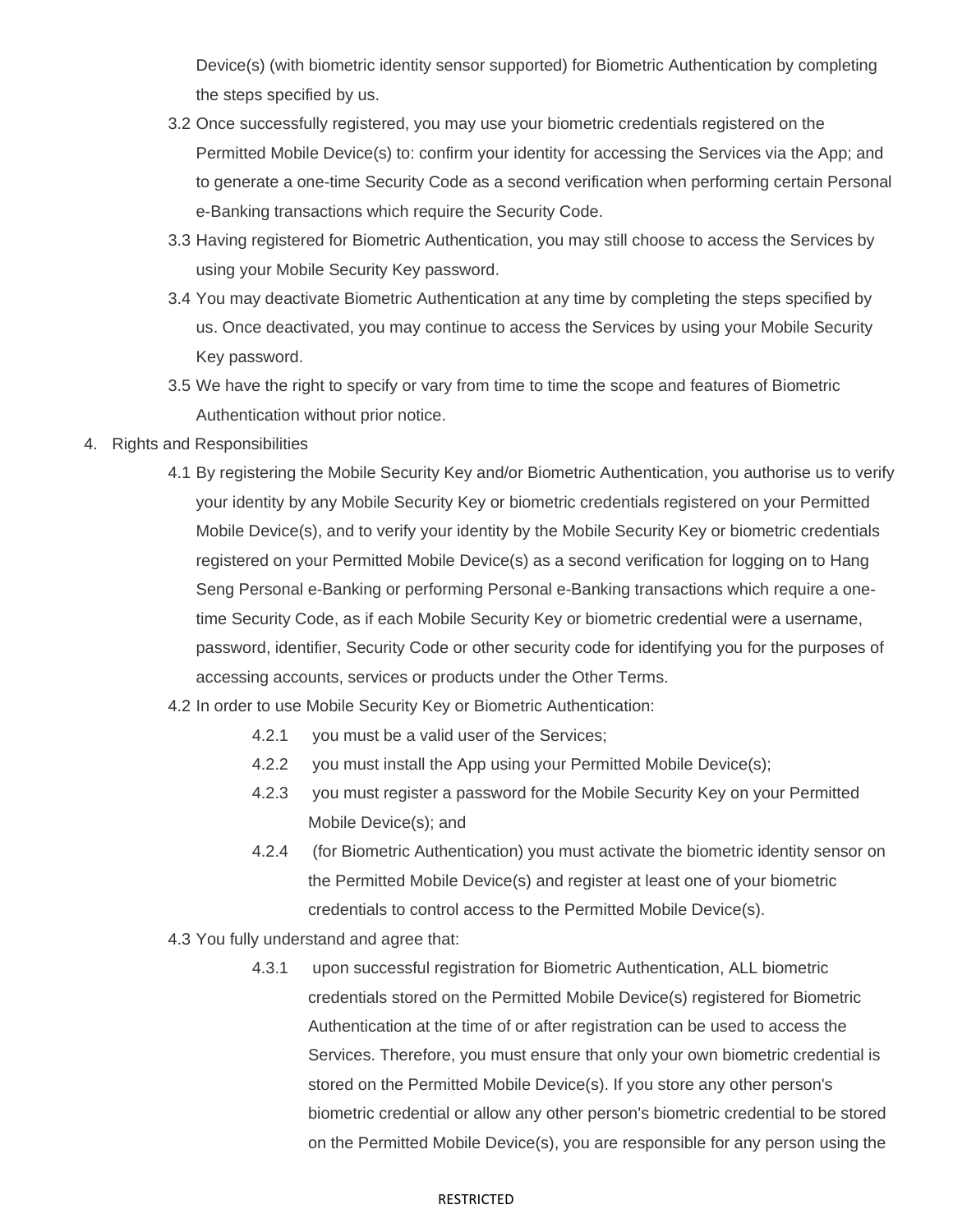other biometric credential to access the Services, including operating your accounts and effecting transactions. All such dealings and transactions will be deemed to be authorised by you and will be binding on you;

- 4.3.2 each time the App detects the use of biometric credentials registered on the Permitted Mobile Device(s) registered for Biometric Authentication to access the Services, you are deemed to have accessed the Services; and
- 4.3.3 the authentication is performed by the App by interfacing with the biometric identity sensor module on your Permitted Mobile Device(s). We do not collect your biometric credentials. The App will access the biometric identity sensor in your Permitted Mobile Device(s) and obtain the necessary information to perform the authentication. You consent to the authentication process and our accessing and using the information obtained via the biometric identity sensor.
- 4.4 You should take all reasonable security measures to prevent unauthorised or fraudulent use of Mobile Security Key or Biometric Authentication, including the following measures:
	- 4.4.1 you should take reasonable precautions to keep safe and prevent loss or fraudulent use of your Permitted Mobile Device(s), Hang Seng Personal e-Banking username and password, and the Mobile Security Key password. You should observe the security recommendations provided by us from time to time about the use of Mobile Security Key or Biometric Authentication;
	- 4.4.2 you must not use the App, Mobile Security Key or Biometric Authentication on any mobile device or operating system that has been modified outside the mobile device or operating system vendor supported or warranted configurations. This includes devices that have been "jail-broken" or "rooted". A jail-broken or rooted device means one that has been freed from the limitations imposed on it by your mobile service provider and the phone manufacturer without their approval. The use of the App, Mobile Security Key or Biometric Authentication on a jail-broken or rooted device may compromise security and lead to fraudulent transactions. Download and use of the App, Mobile Security Key or Biometric Authentication in a jail-broken or rooted device is entirely at your own risk and we will not be liable for any losses or any other consequences suffered or incurred by you as a result;
	- 4.4.3 you should not use facial recognition for Biometric Authentication if you have an identical twin sibling;
	- 4.4.4 you should not use facial recognition for Biometric Authentication if you are an adolescent while your facial features may be undergoing a rapid stage of development
	- 4.4.5 you should not take any action to disable any function provided by, and/or agreeing to any settings of, your mobile device(s) that would otherwise

## RESTRICTED